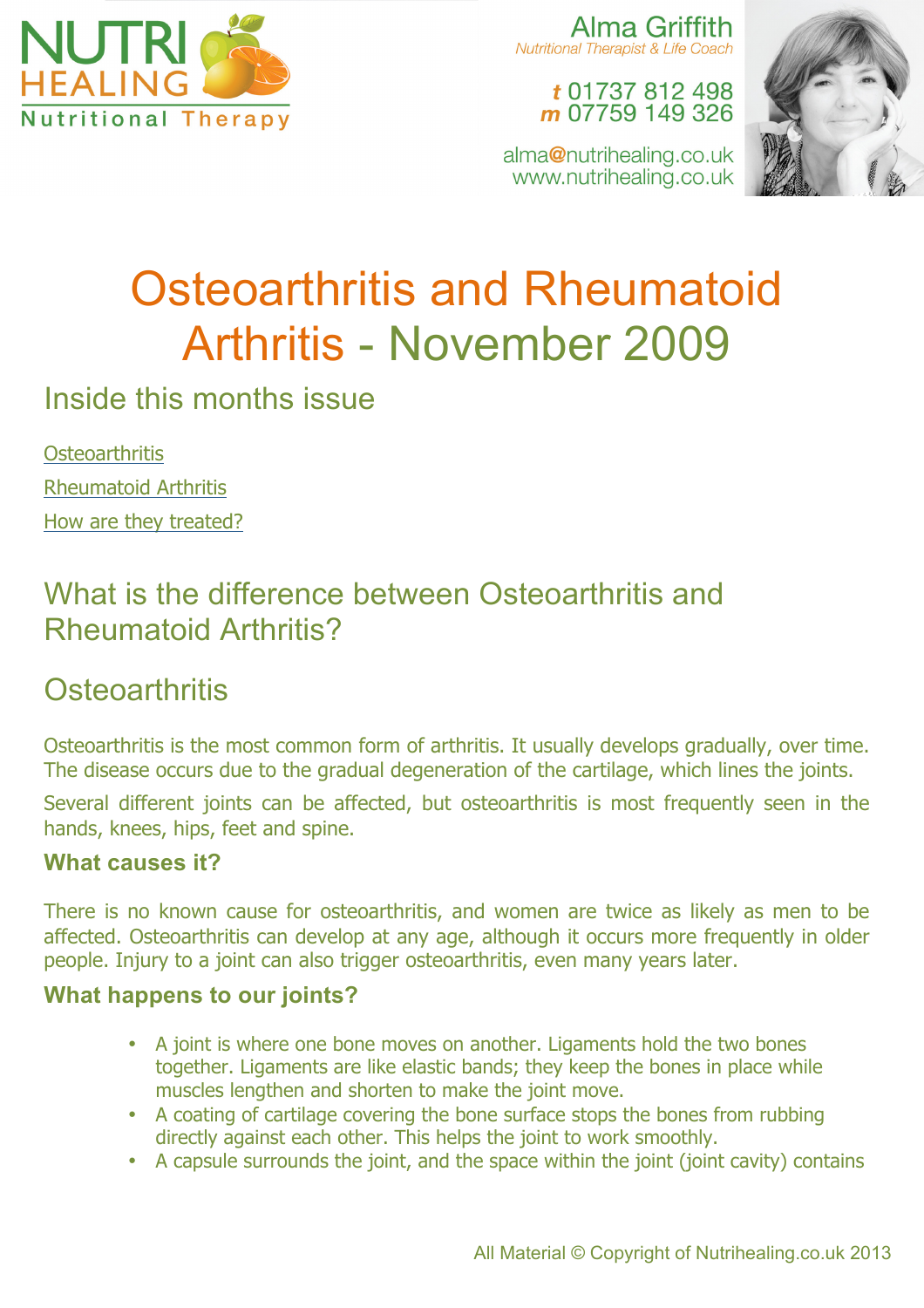synovial fluid. This fluid, which provides nutrients to the joint and cartilage, is produced by the synovial membrane (or synovium), which lines the joint cavity.

- What goes wrong with joints varies from one kind of arthritis to another.
- Osteoarthritis develops when changes in cartilage (soft tissue that protects the bone surface) occur that affect the joints.
- Cartilage becomes pitted, rough and brittle
- Underlying bone thickens and broadens to reduce load on cartilage
- Bony outgrowths form at the outer edges of the joint, making it look nobly
- Synovial membrane and joint capsule thicken, and space inside the joint narrows
- Stiff joint which is painful to move and sometimes inflamed
- Sometimes part of the cartilage can break away from the bone leaving the bone ends exposed. These may then rub against each other and the ligaments become strained and weakened. This causes a lot of pain and changes the shape of the joint.

#### **How will it affect me?**

Osteoarthritis is a condition that develops over time. Changes will be slow and subtle in some people, whereas in others, the pain and stiffness will gradually worsen until the disease process finishes. At this point, the joints will look rather nobly, but are usually far less painful. In some cases they become pain free. You should be able to carry out most everyday tasks.

### Rheumatoid Arthritis

Rheumatoid arthritis is an inflammatory disease, mainly affecting joints and tendons. An inflamed joint looks swollen and red, and appears warm to the touch. The disease usually starts in the wrists, hands or feet, and can spread to other joints and other parts of the body. There is no cure only treatment to relieve the symptoms.

#### **What causes it?**

It is not known why rheumatoid arthritis occurs. People of any age can develop it, but it is most common between the ages of 30 and 50 years, and among women. Certain genes may trigger its development.

#### **How is it different from Osteoarthritis?**

In rheumatoid arthritis, the immune system starts to attack the body (autoimmune) instead of defending it, resulting in inflammation, which affects:

- $\circ$  The thin synovial membrane that lines the joint capsule
- $\circ$  Tendon sheaths (tubes in which the tendons move)
- o Bursae (sacs of fluid that allow the muscles and tendons to move smoothly over each other)
- $\circ$  The joints and inflamed tissues then become stiff, painful and swollen.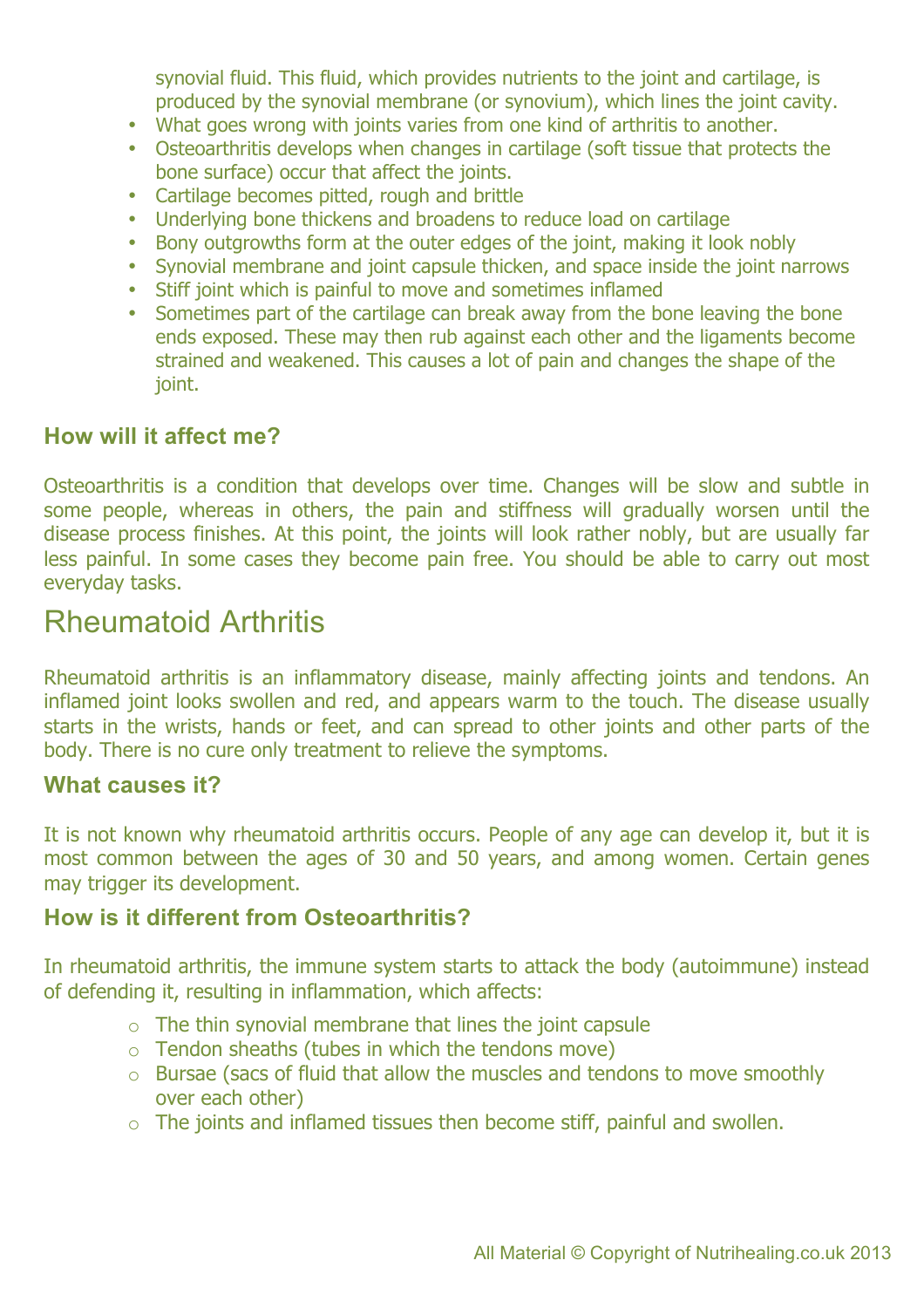#### **How will it affect me?**

Rheumatoid arthritis affects everyone differently and is, therefore, hard to diagnose. The disease maybe active (a flare-up) or other times inactive but during a flare-up you may experience the following:

- o You feel generally unwell and tired. You experience pain and loss of strength and movement in the inflamed joints. The joints feel stiff especially in the morning or after sitting still for a long time.
- o Most people should be able to carry on as normal, with some adjustments to their lifestyle.

## How are they treated?

#### **Osteoarthritis**

Your doctor may prescribe analgesics (painkillers) which relieve pain, non-steroidal antiinflammatory drugs (NSAIDs) which reduce inflammation and, in turn, pain steroids, which also reduce inflammation, and can be directly injected into a joint for fast relief.

Surgery maybe required in severe cases and a joint replacement can last up to 10-15 years.

#### **Rheumatoid Arthritis**

The main aim of treatment is to reduce the inflammation, disease modifying drugs:

- o Anti-rheumatic drugs (DMARDs) are given soon after diagnosis to slow down the disease process and Non-steroidal anti-inflammatory drugs (NSAIDs) to tackle the general inflammation and pain.
- o Steroids are used to quickly reduce severe inflammation
- $\circ$  Joint replacement surgery will only be considered if the joint is very painful or if there is a risk that you will lose overall function.

#### **Improve your diet**

- o Buy organic where possible and eat Foods high in calcium (major component of bone) and vitamin D (allows you to absorb calcium) - they work together.
- o Foods rich in calcium include milk, yogurt, cheese, tofu, sardines, salmon, turnips, and some green and leafy vegetables, such as spinach, broccoli and kale. The main food sources of vitamin D are cold saltwater fish (e.g., salmon, halibut, herring, tuna), fortified milk, egg yolks, liver, and especially fish oils.
- o Also remember sunlight absorbed through the skin produces Vitamin D.
- o Eat plenty of fruit and vegetables rich in antioxidants, which help to reduce inflammation. Eat lots of wholegrain, brown rice, oats, wholemeal, nuts and seeds.
- o Avoid sugars and hidden sugars in food anti-nutrients
- o Reduce caffeine & alcohol
- o Drink enough fluids
- o Exercise regularly